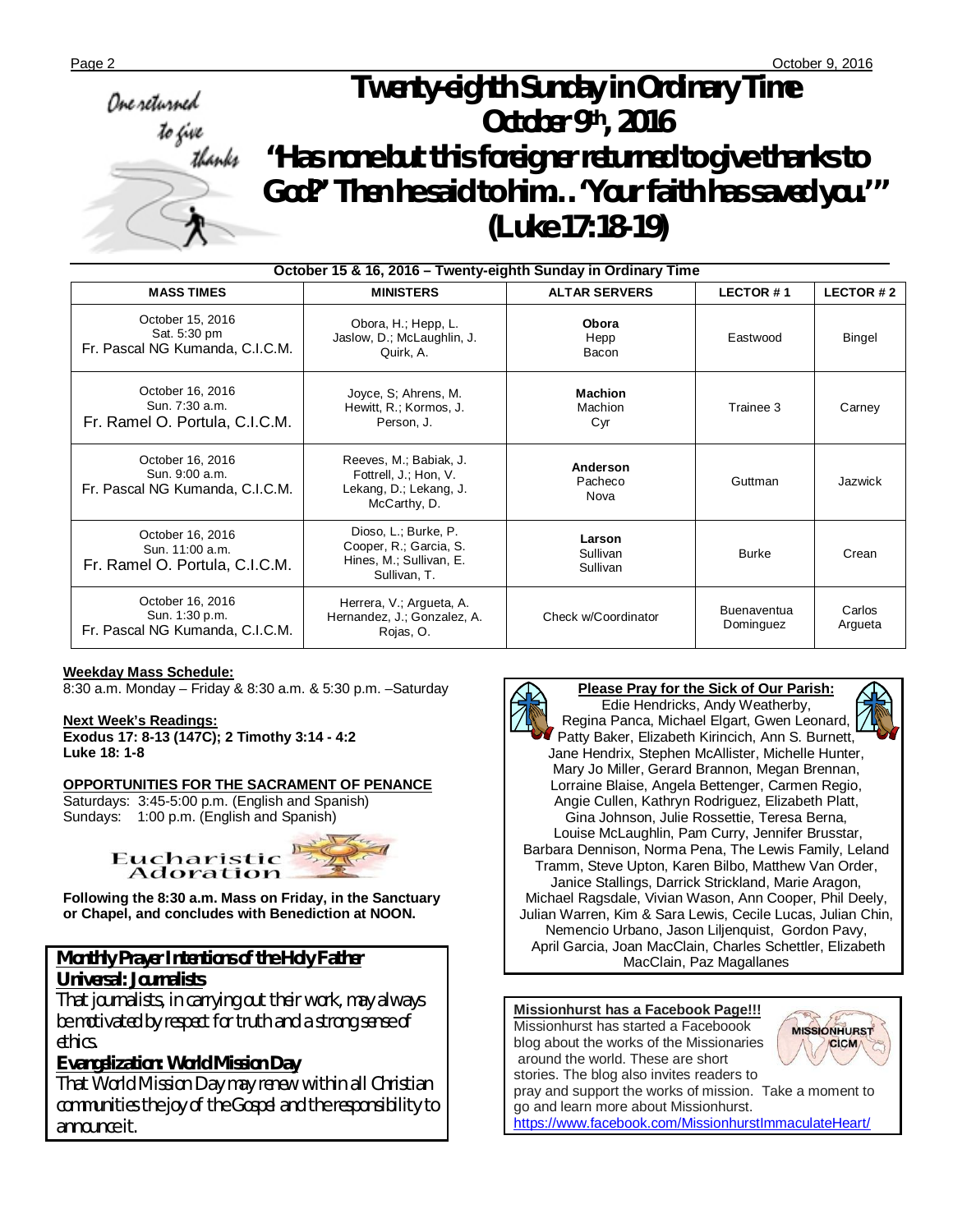## **Christian Stewardship: 28 th Sunday, Ordinary Time**

*"Has none but this foreigner returned to give thanks to God?" LUKE 17:18*

Most of us live "easy" lives. We have food, shelter and clothing. We go on vacation every year and own a car or two. Most of us take all these blessings for granted. Did you ever notice that people with the least amount of possessions are usually the most grateful? Shouldn't this be the other way around? Take time every day and thank God for all He has given you.

## Saint Ann Parish Bulletin Periodic Donation **Advisory**

Weekly Household Contribution Based on a Percentage of Family Income of

| Annual<br>Household<br>Income | 4%  | 5%  | 6%  | Tithing<br>10% |
|-------------------------------|-----|-----|-----|----------------|
| 25,000                        | 19  | 24  | 29  | 48             |
| 30,000                        | 23  | 29  | 35  | 58             |
| 40,000                        | 31  | 38  | 46  | 77             |
| 50,000                        | 38  | 48  | 58  | 96             |
| 75,000                        | 58  | 72  | 87  | 144            |
| 90,000                        | 69  | 87  | 104 | 173            |
| 100,000                       | 77  | 96  | 115 | 192            |
| 150,000                       | 115 | 144 | 173 | 288            |
| 200,000                       | 154 | 192 | 231 | 385            |



#### **The Good News Saint Ann Catholic School Believe • Achieve • Inspire**



## **Fall Festival on October 15th** *+ "Together in Education"*

Be sure to mark your calendar for this year's Fall Festival, from 10 a.m. - 4 p.m.! Early bird food and ride ticket bundles are on

sale now for \$25 for 30 tickets. Raffle tickets are \$10 each, or 3 for \$25. Prizes include an iPad Air 2 and a pair of tickets to the Redskins - Vikings game on Nov. 13. Admission is free. Online registration for the 1.5 mile Fun Run at 9:30 a.m. continues until Oct. 10. Register now to get a free T-shirt which will be included as well.



You can register and buy tickets at: <https://saintannfallfestival2016.eventbrite.com.>

**Also, you can still link your Harris Teeter VIC cards to earn funds for our school using the code 3866. Link them in store or online:** [www.harristeeter.com](http://www.harristeeter.com)

To schedule an appointment with the principal, or to tour the school, please email [mtherrell@stann.org](mailto:mtherrell@stann.org) or call 703-525-7599.

> **St. Ann Catholic School The Little School with Big Results [www.stann.org](http://www.stann.org)**



**Saturday, October 8th** 8:30 a.m. + Marian Borgstrom + Koncetta Benefield 5:30 p.m. + Noreen Sobczak

## **Sunday, October 9th**

7:30 a.m. + Marian Borgstrom 9:00 a.m. For the People 11:00 a.m. + Jeff August + Ronald O'Neal 1:30 p.m. + Mario Joseph Kletzke

#### **Monday, October 10th**

8:30 a.m. + George Thomas Kelley Jr. + Phillip McNeil Marbeth

**Tuesday, October 11th** 

8:30 a.m. No Intentions Offered

**Wednesday, October 12th** 8:30 a.m. No Intentions Offered

**Thursday, October 13th**  8:30 a.m. + Rodolfo Madrid

**Friday, October 14th** 8:30 a.m. No Intentions Offered

#### **Saturday, October 15th**

8:30 a.m. + Marcus Joseph Vitt + Jaime R. Angeles 5:30 p.m. + Carmen Tapia + Austin Kelley

#### **Sunday, October 16th**

7:30 a.m. No Intentions Offered 9:00 a.m. No Intentions Offered 11:00 a.m. Special Intention for Rosemary and Edward Balchun 1:30 p.m. For the People

#### **St. Ann's Next Blood Drive**

Please donate blood and save a life! On Sunday, October 9<sup>th</sup> from 6:45 a.m. to 1:45 p.m. St. Ann Parish will be having its next INOVA blood drive! We will be located in Room 105. If you have any questions or if would like to



schedule an appointment, you can contact Maria Shirron at 571- 228-3193. Her email is **mshirron@yahoo.com**. Thank you!

#### **SCHOOL AND PARISH CLOSED OCTOBER 10th**

*All parents and students should note that the offices of St. Ann School, as well as all parish offices, will not be open on Columbus Day, October 10th ,* which this year falls on a Monday. School will reopen the following Tuesday, when students will begin wearing their winter uniform. Thank you.

#### **Take Communion to Hospital Patients – Training Session**

On October 20 at 4:45 p.m., St. Ann will be organizing a "volunteer training session" for parishioners interested in becoming Eucharistic Ministers the patients of Virginia Hospital Center. These visits are once a week or every other week. Each session will be about an hour long and will take place the hospital center's Auditorium. It includes a visit with the program's current Hospital Ministers. For info contact Mary Green: 703- 534-2166, or [mgreenarl@msn.com](mailto:mgreenarl@msn.com) 

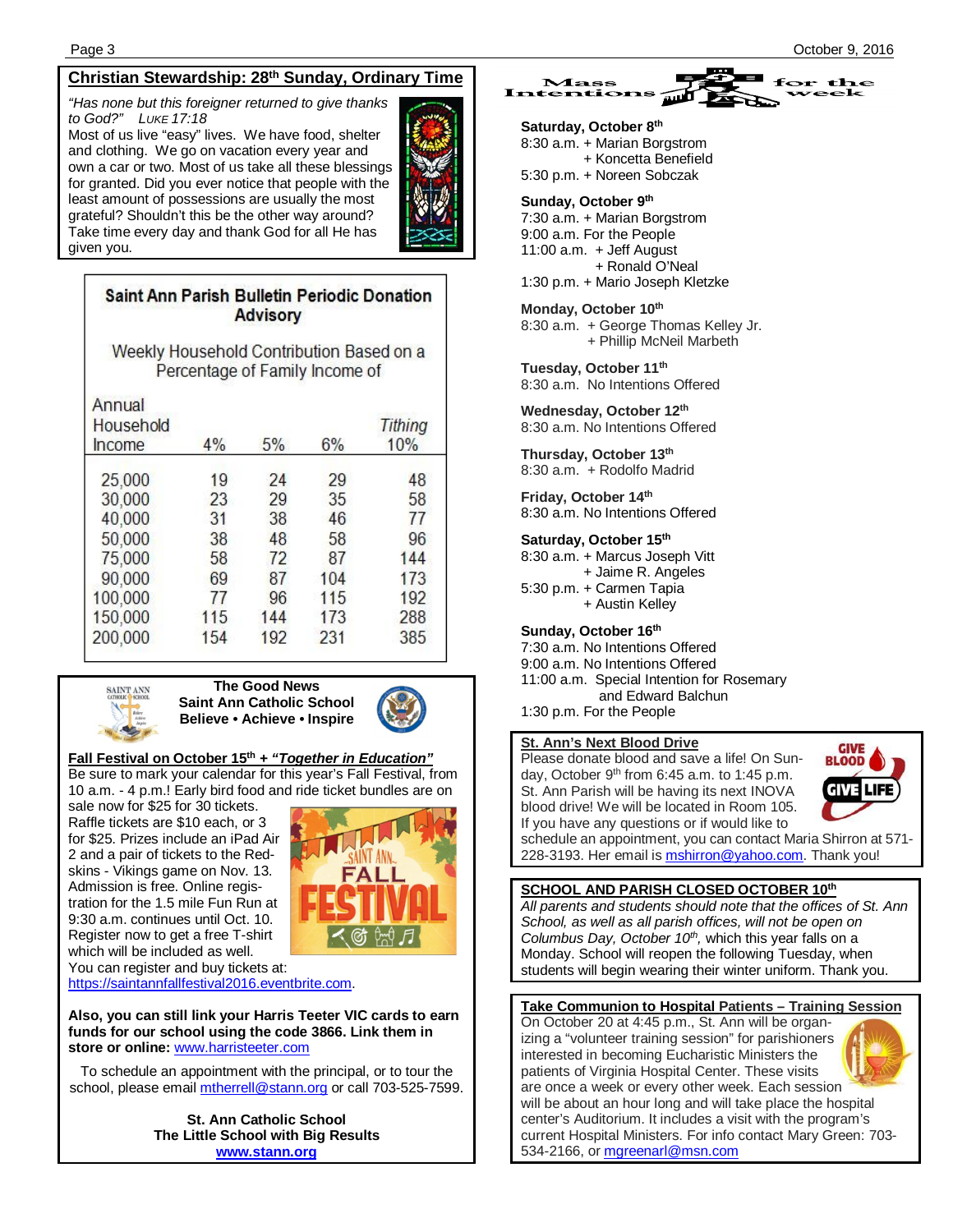## **THANK YOU FOR YOUR GENEROSITY!**

Thanks to those of you who braved the elements, we raised \$115 for the Lost Dog/Stray Cat Rescue at our annual Blessing of the Animals.

This week, we also were able to deliver another full bag of toiletries to the clients at A-SPAN. In case you have forgotten, the Faith Formation Office collects toiletries (hotel/trial size only) and laundry supplies (e.g., detergent and dryer sheets) for Arlington's homeless throughout the year.

## **HELPERS NEEDED**

While it's hard to believe, it's already time to prepare for both St. Nicholas' visit and for our Christmas Pageant! If you would be interested in assisting with either of these, please contact Amy in the Faith Formation Office.

And, speaking of helpers, there is ALWAYS a need! We can use volunteers (adults and high-school aged teens) for:

- the Nursery on Sundays;
- **U** the Children's Liturgy of the Word on Sundays;<br> **<b>**  Section of the Word Sunday more the bunday more
- office help on both weekdays and Sunday mornings;
- and special occasions throughout the year (e.g., our First Communion retreat day).

If you are interested in any of these opportunities, please contact Amy or Laura in the Faith Formation Office…and keep reading this column!

## **CHILD PROTECTION AT ST. ANN**

In order to volunteer in activities involving minors at St. Ann School or Parish, it is necessary that an adult undergo a background screening through the Diocese of Arlington, as well as attend a class on best practices for protecting children from abuse. If you have a child and **anticipate** that you would like to volunteer at some time in his/her activities, we encourage you to do this well in advance.

You may contact Judy Karinishak at St. Ann School or Amy in the Faith Formation office for more information.

#### **Forming Consciences for Faithful Citizenship: The Election of 2016** Many Catholics seek guidance as the presidential election approaches. Bishop Paul Loverde will be presenting



the Church's social teachings using the Arlington Catholic Herald as a social media platform to offer reflections on some themes relevant to our discernment before casting our votes. Starting with the Aug. edition of the Herald, Bishop Loverde will publish a series of articles and reflections under the title "Forming Consciences for Faithful Citizenship: The Election of 2016." If you do not receive the Herald by mail, you can find a copy on the welcome table or in the Narthex.

Page 4 October 9, 2016

#### **Mornings of Mercy for Divorced Catholics**

Join us for a series of morning retreats for those suffering after divorce. The next morning of recollection will be held on November 5<sup>th</sup> at St. Mary of the Immaculate Conception Church in Fredericksburg, starting at 9 a.m. and ending at noon. The event will include Mass, a talk by Fr. Tom Ferguson, Vicar General of the Diocese of Arlington, and confessions. Continental breakfast provided. To learn more or to register visit [www.arlingtondiocese.org/divorced.](http://www.arlingtondiocese.org/divorced.) 

#### **Arlington Catholic High Schools' Open House – An Invitation from Bishop O'Connell and Bishop Ireton**

Bishop O'Connell High School is hosting an Open House on Sunday, October 16, from 1-4 p.m. All families are invited to come and learn more about the Catholic high school experience. Visit renovated science labs, learn more about the curriculum, meet teachers, administrators and coaches, and take the opportunity to chat with current students. No RSVP is necessary! **The presentation will begin at 1 p.m. in the auditorium.** For more information, visit the school website, [www.bishopoconnell.org](http://www.bishopoconnell.org) or call 703-237-1433. Bishop O'Connell High School is located at 6600 Little Falls Road in Arlington, VA.



Bishop Ireton High School, 201 Cambridge Road, located in Alexandria, VA, will also be hosting an Open House for prospective students on the following weekend. The date is Sunday, October 23rd from 1:00-3:00 pm. **The presentation will begin 1:00 pm.** We hope you will join us. For more information please call 703-751-7606.



#### **THANK YOU VOTER REGISTRATION VOLUNTEERS**:

A big thank you to all the volunteers who assisted with our non-partisan voter registration drive last weekend. Our special appreciation is for Mrs. Mona Murphy Fox, who organized and coordinated the drive. If you still need to register, you have until October 17 to do so for this fall's election. You can call 703-228-3456 to find out more.

## **LOOKING AT THE PAST:**

The Initiative on Catholic Social Thought and Public life is sponsoring a conversation on "Georgetown, Slavery and Catholic Social Thought on October 12<sup>th</sup>, 2016 from 7:00 to 8:30 pm at the Lohrfink Auditorium at Georgetown University. Georgetown historically participated in slavery and is looking for opportunities to be active in working towards racial justice. We will be providing a public forum on the response Catholic Social Thought provides in regards to this important issue.

## **LEARN MORE ABOUT ADVOCATING FOR JUSTICE**:

All are invited to attend the Fall SALT (Social Action Linking Together) Conference at Virginia International University (4401 Village Drive, Fairfax, Conference Room VD-1020) from 9 to11:30 am on Saturday, Oct. 15. Mark Shriver, President of Save the Children Action Network, will give the keynote address. Other speakers will examine affordable housing and poverty issues in Virginia and explain how to advocate for social justice effectively at the state level.